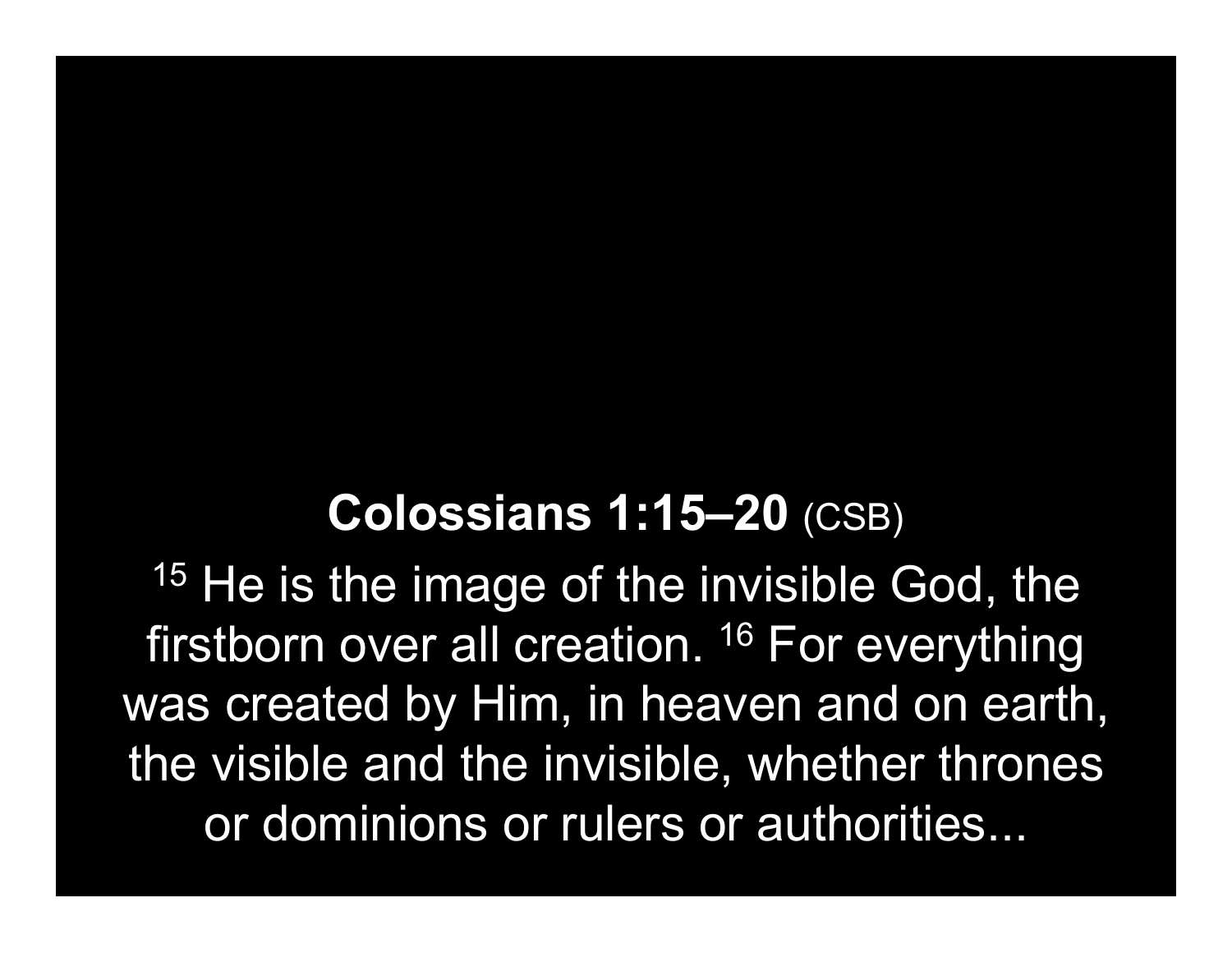<sup>16</sup>...all things have been created through Him and for Him. <sup>17</sup> He is before all things, and by Him all things hold together.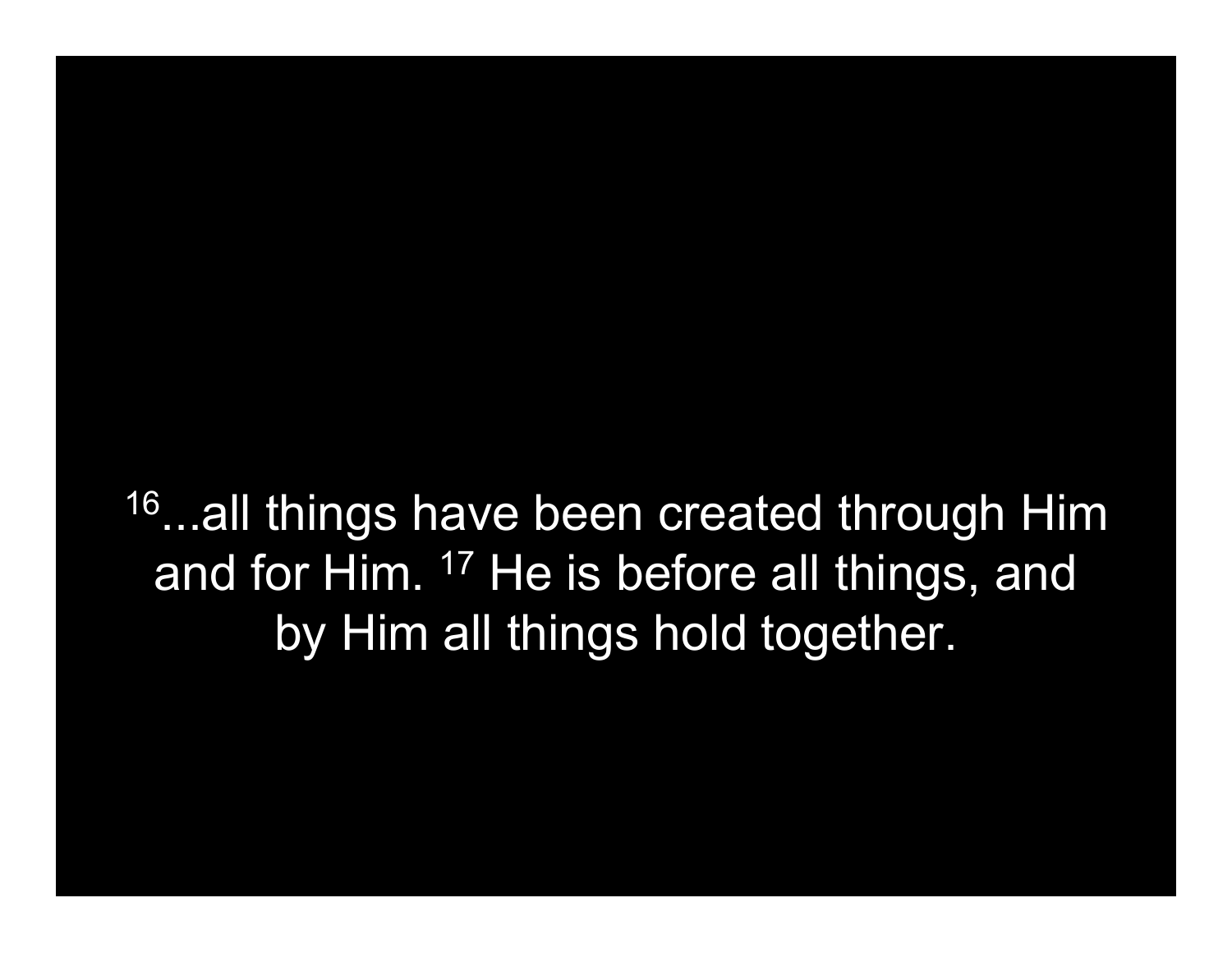<sup>18</sup> He is also the head of the body, the church; He is the beginning, the firstborn from the dead, so that He might come to have first place in everything. <sup>19</sup> For God was pleased to have all His fullness dwell in Him,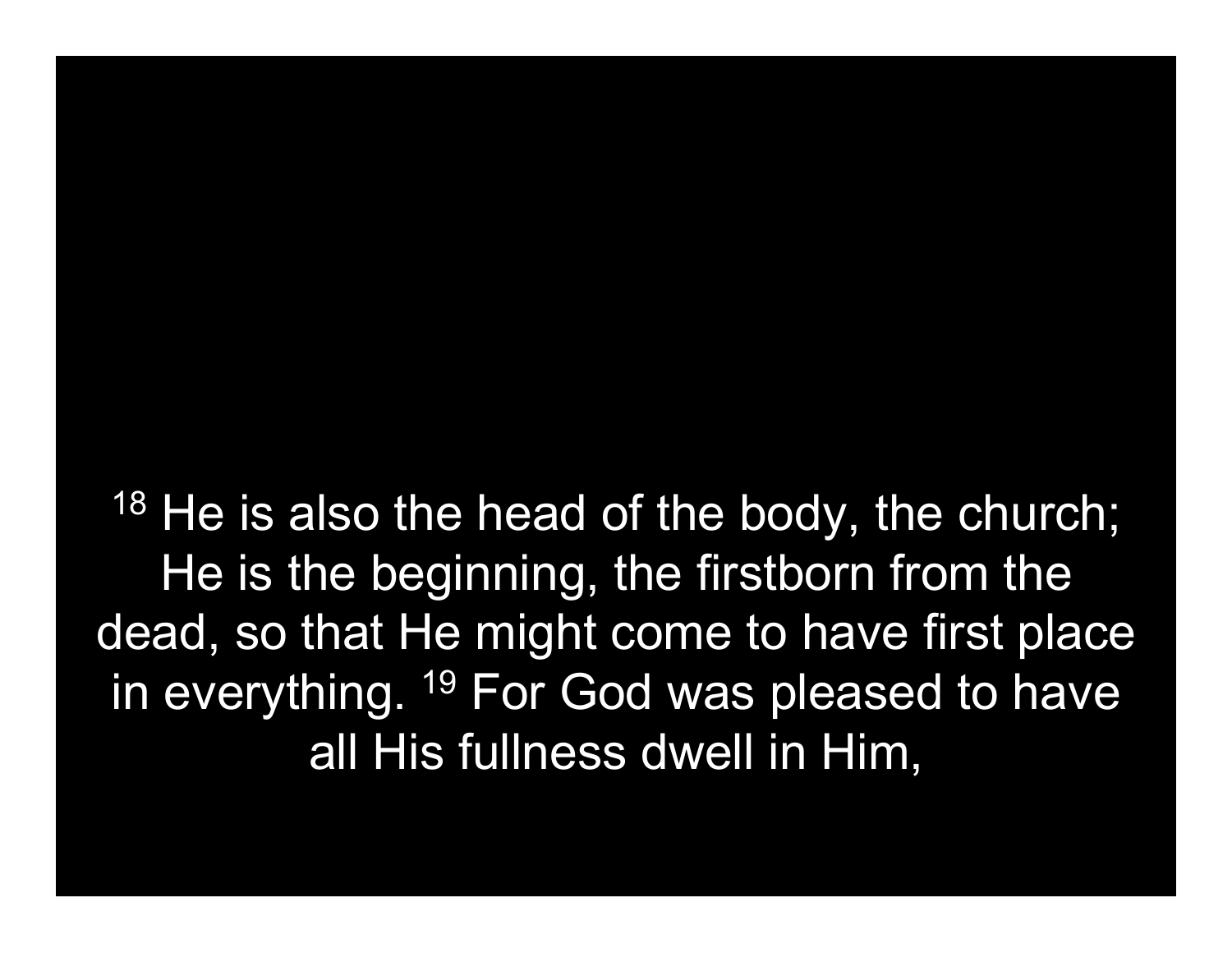<sup>20</sup> and through Him to reconcile everything to Himself, whether things on earth or things in heaven, by making peace through his blood, shed on the cross.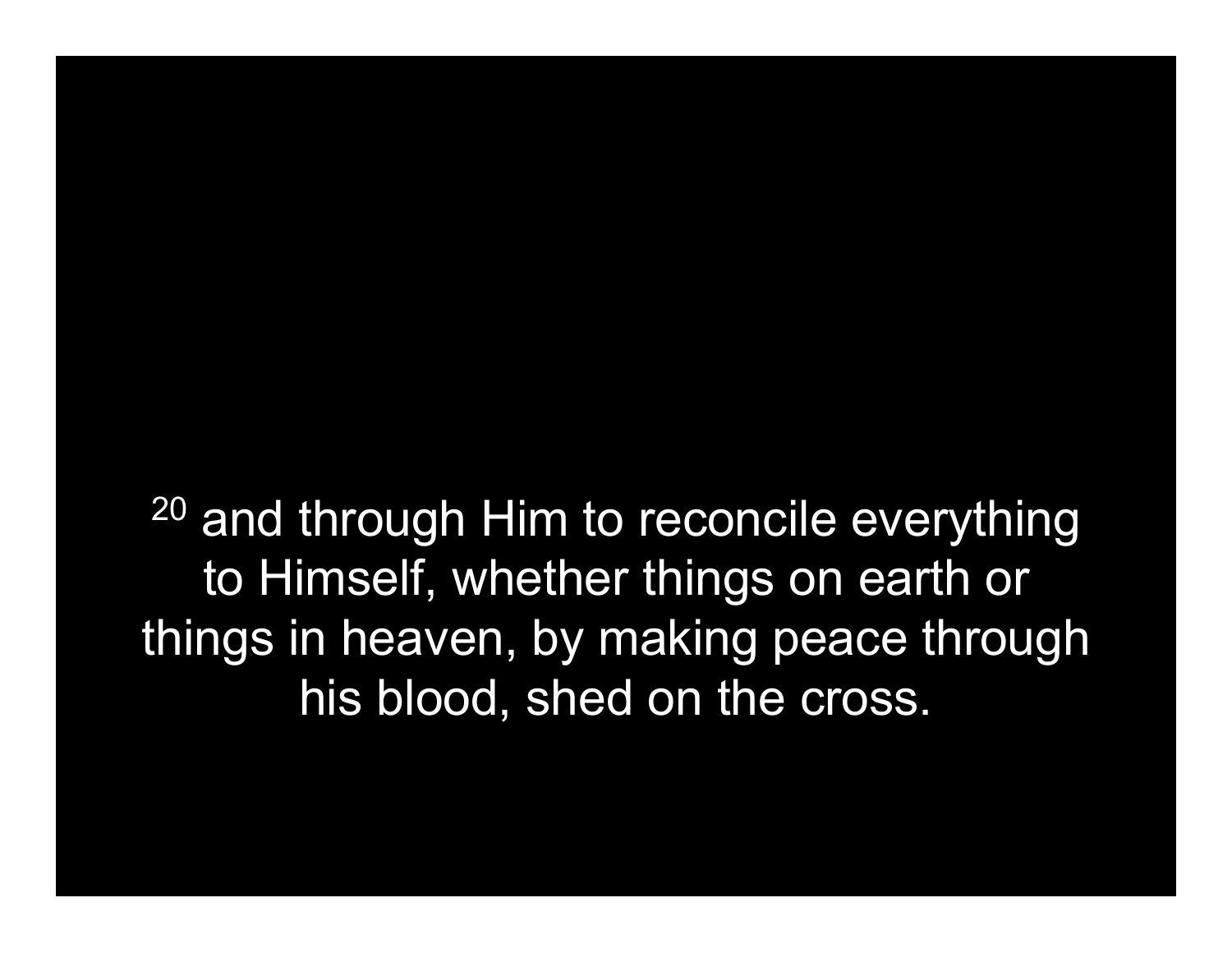# OUR Indescribable Uncontainable GOD

Colossians 1:15-20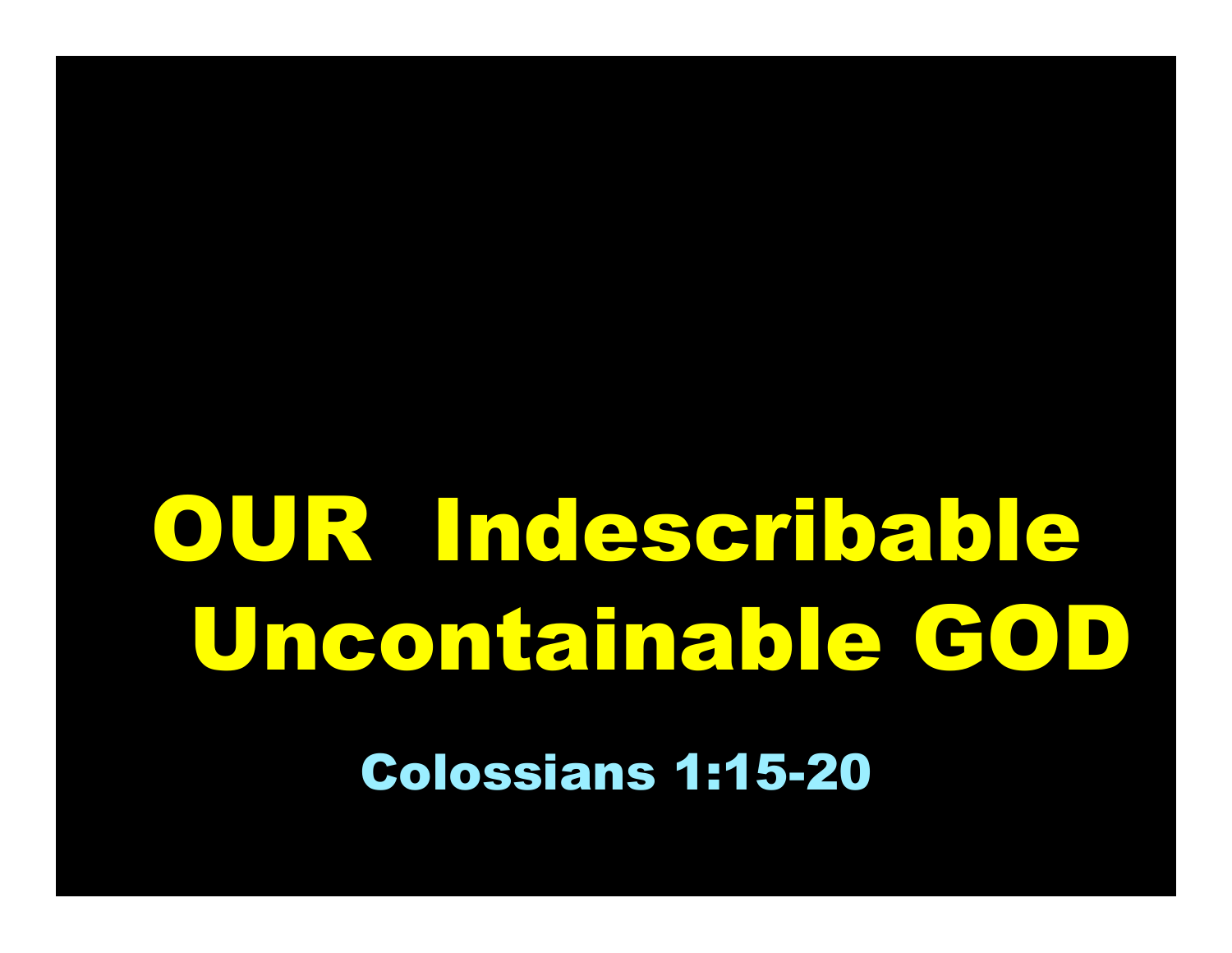Literal sense-Figurative sense-Place of Superiority-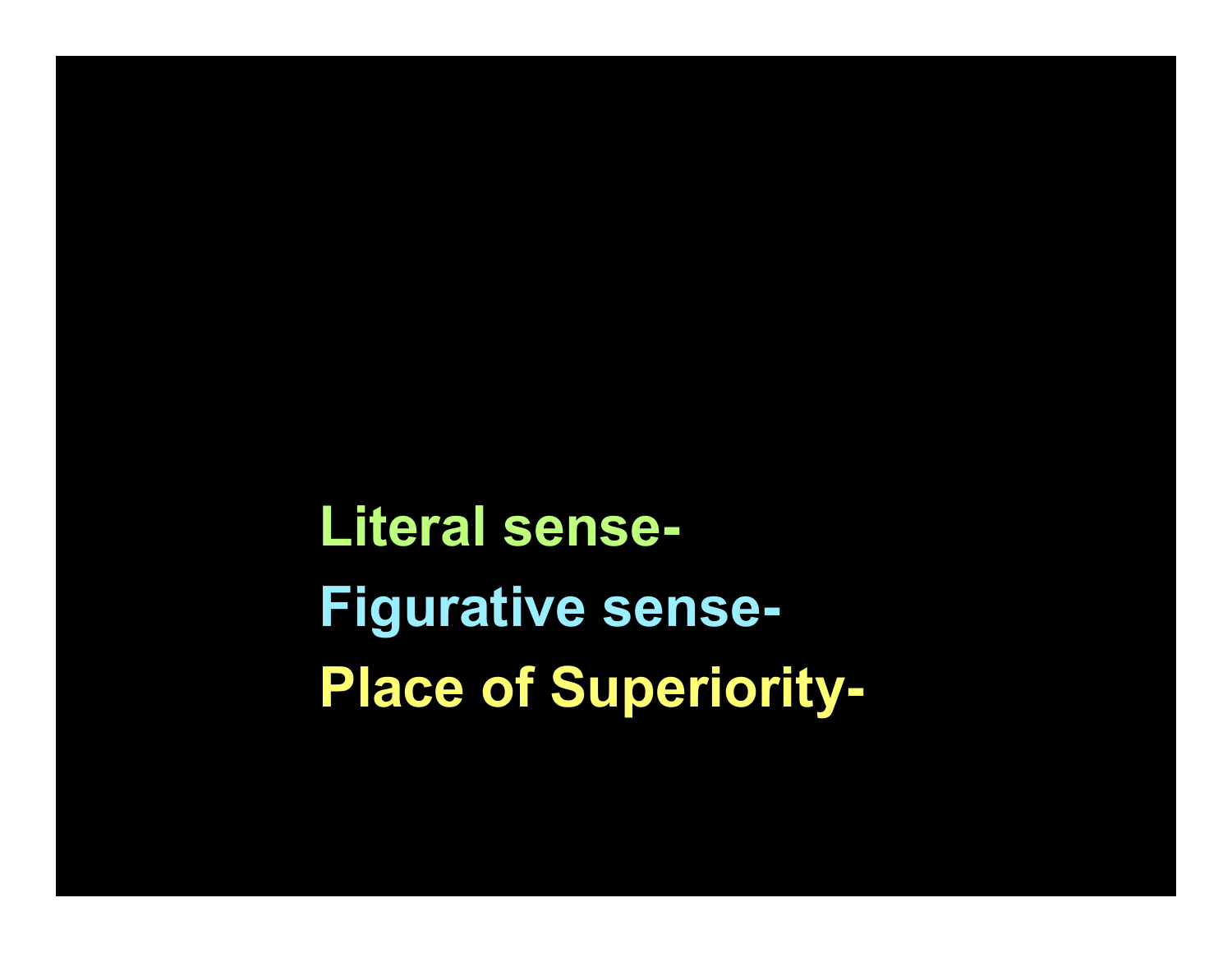<sup>16</sup> For everything was created by Him, in heaven and on earth, the visible and the INVISIBLE, whether thrones or dominions or rulers or authorities ALL THINGS have been created THROUGH Him and FOR Him. (CSB)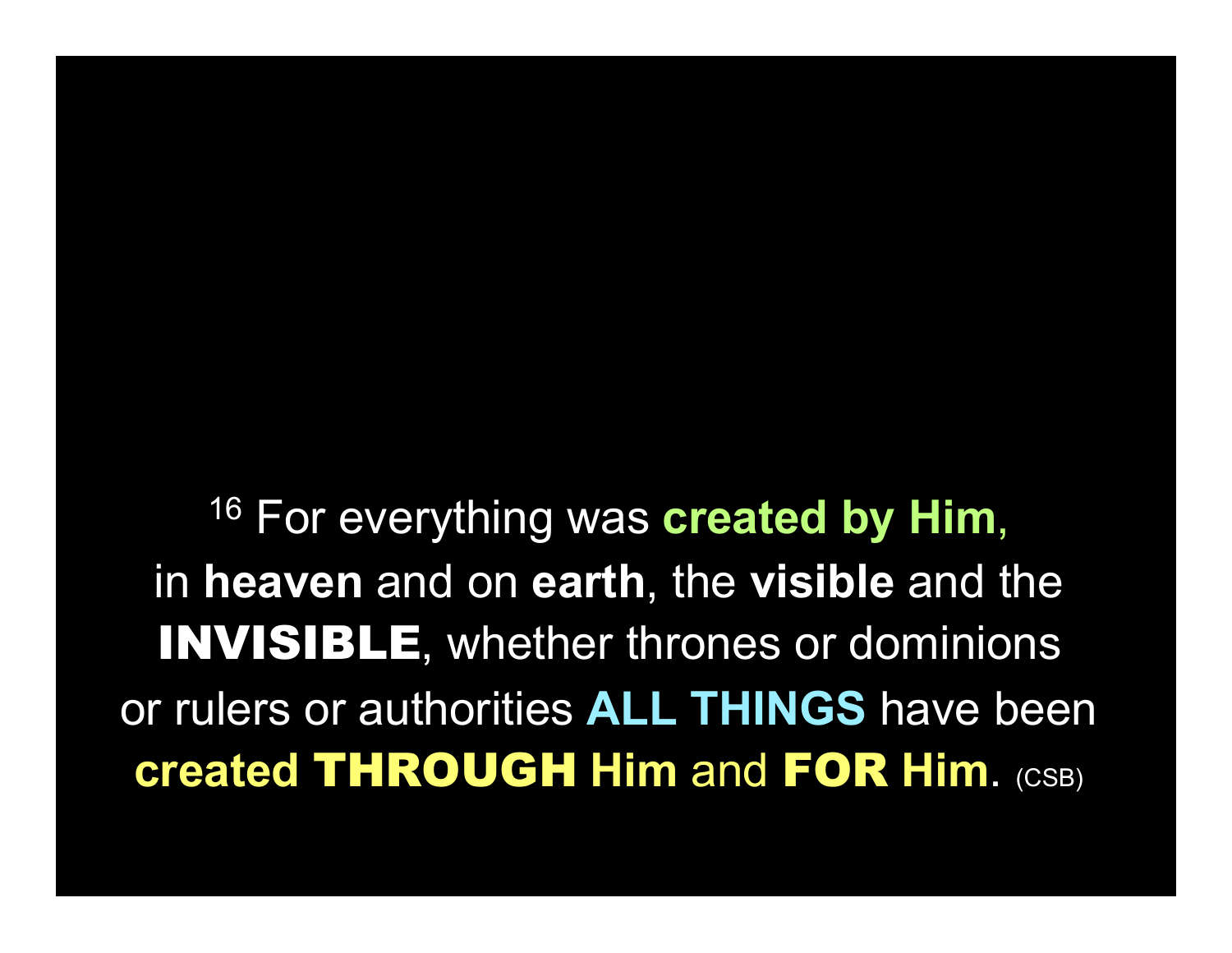Isaiah 40:26 (NLT)

<sup>26</sup> Look up into the heavens. Who created all the stars? He brings them out like an army, one after another, calling each by its Name. Because of His great power and incomparable strength, not a single one is missing.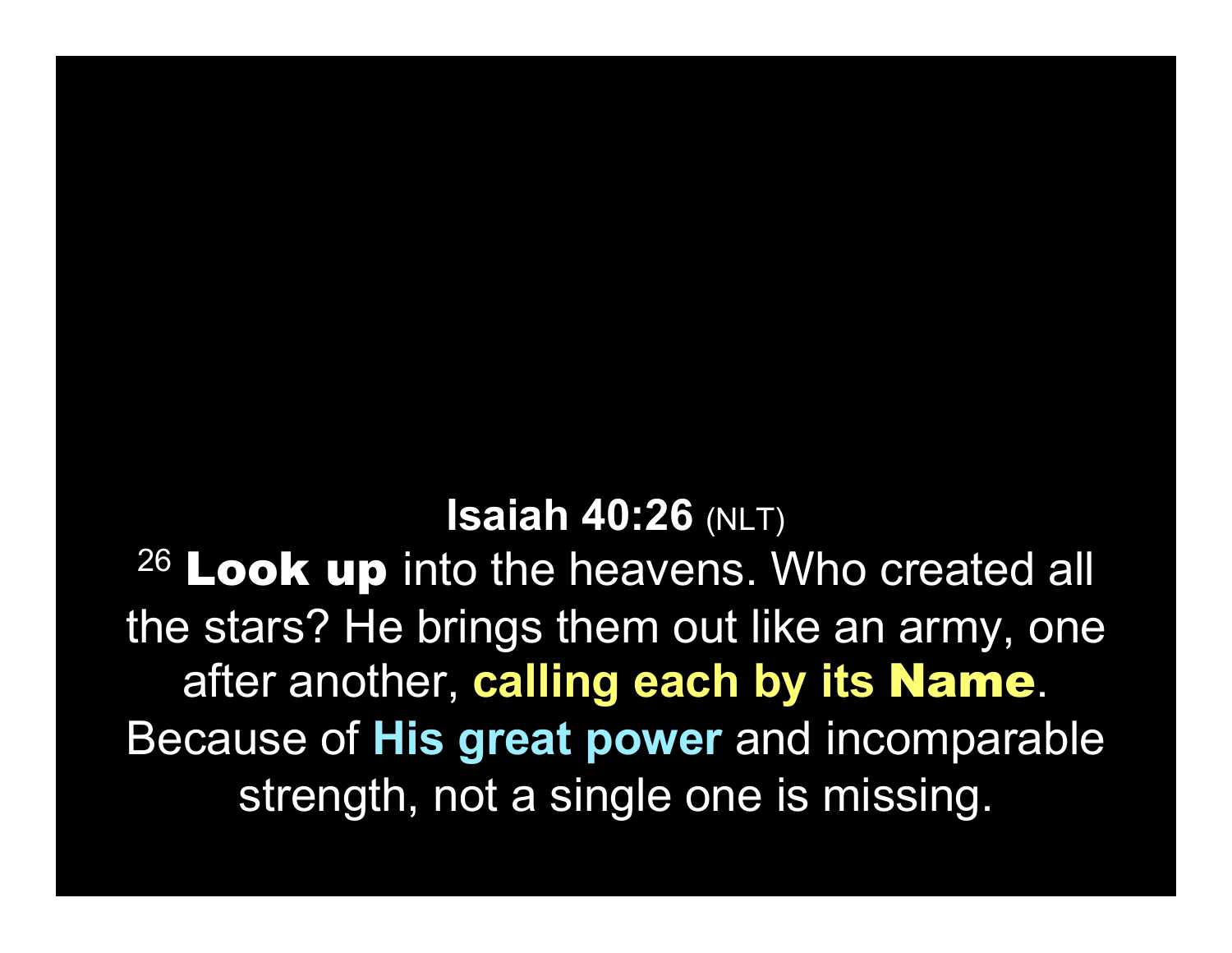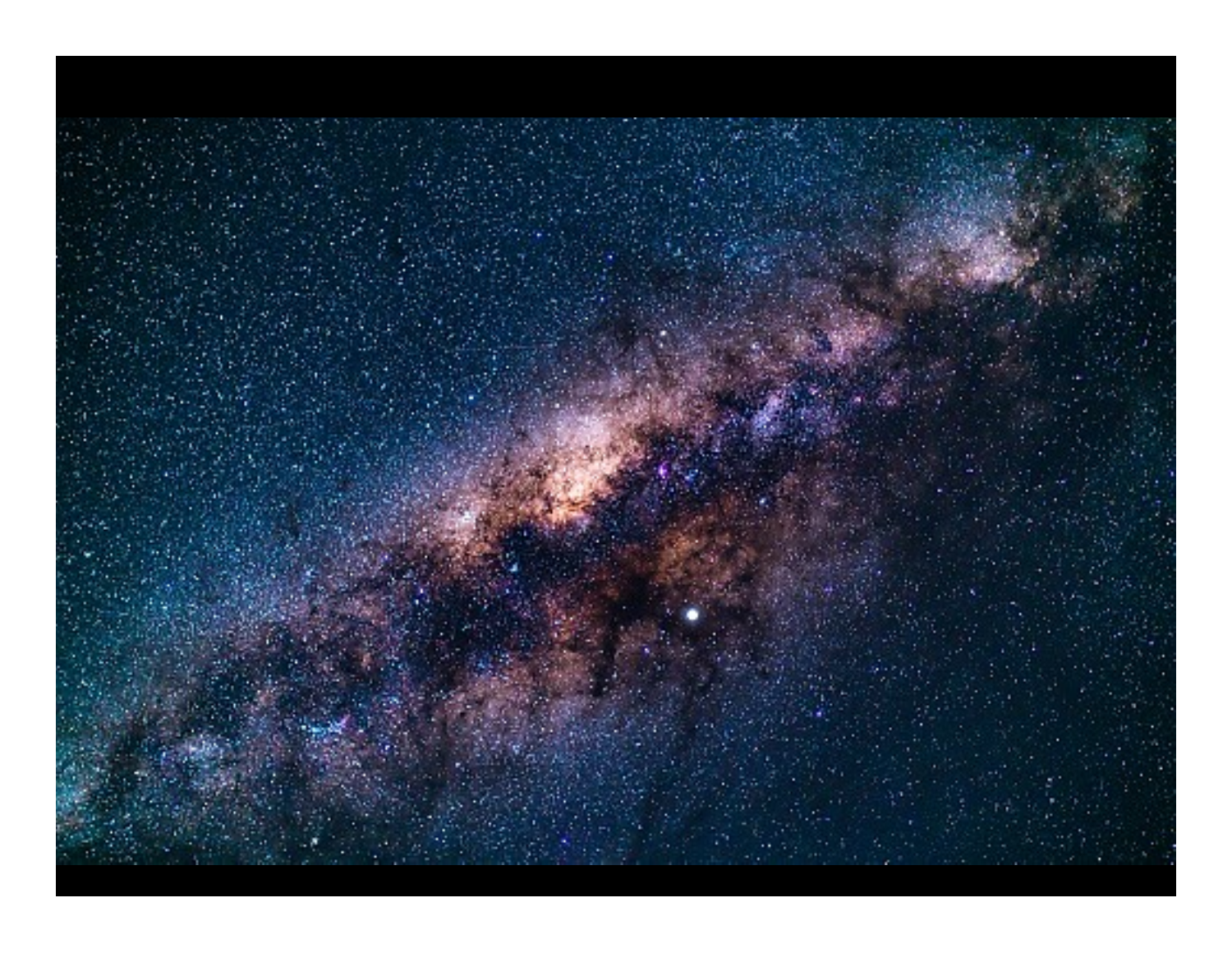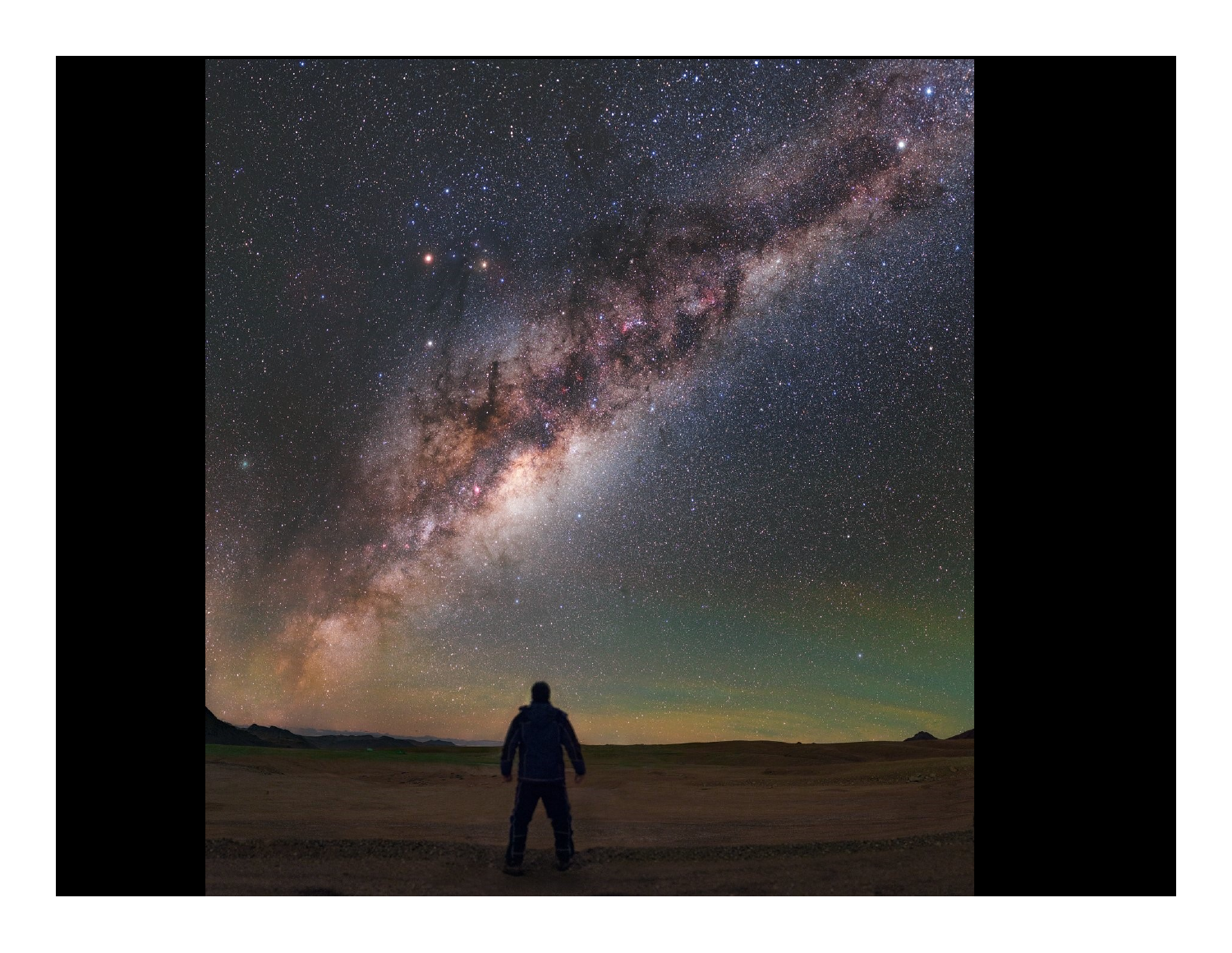Psalm 147:2–6 (NIV) <sup>2</sup> The LORD builds up Jerusalem; He gathers the exiles of Israel.<sup>3</sup> He heals the brokenhearted and binds up their wounds.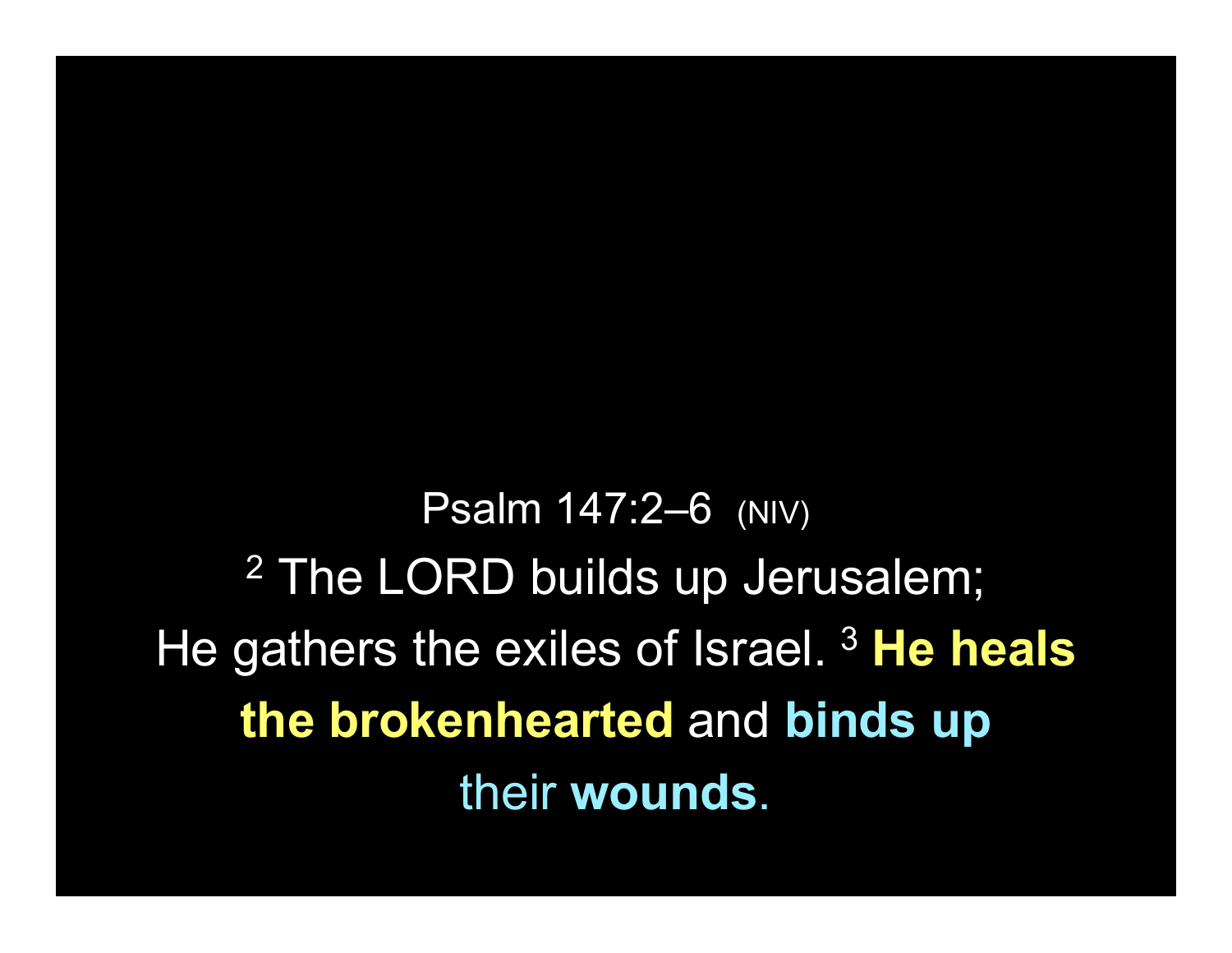<sup>4</sup> He determines the number of the stars and calls them each by NAME. <sup>5</sup> Great is our Lord and mighty in Power; His Understanding has NO LIMIT.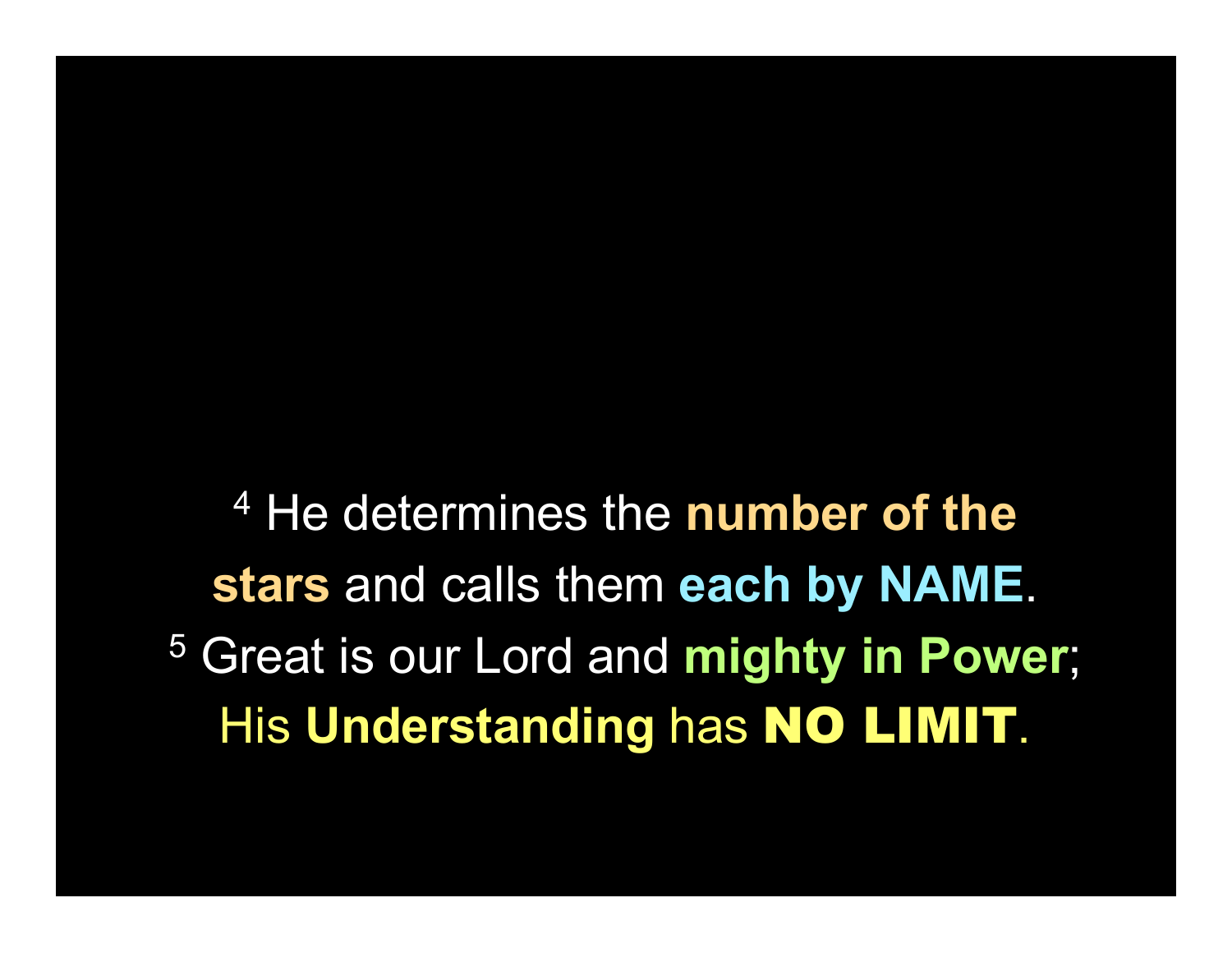<sup>6</sup> The LORD sustains the humble but casts the wicked to the ground.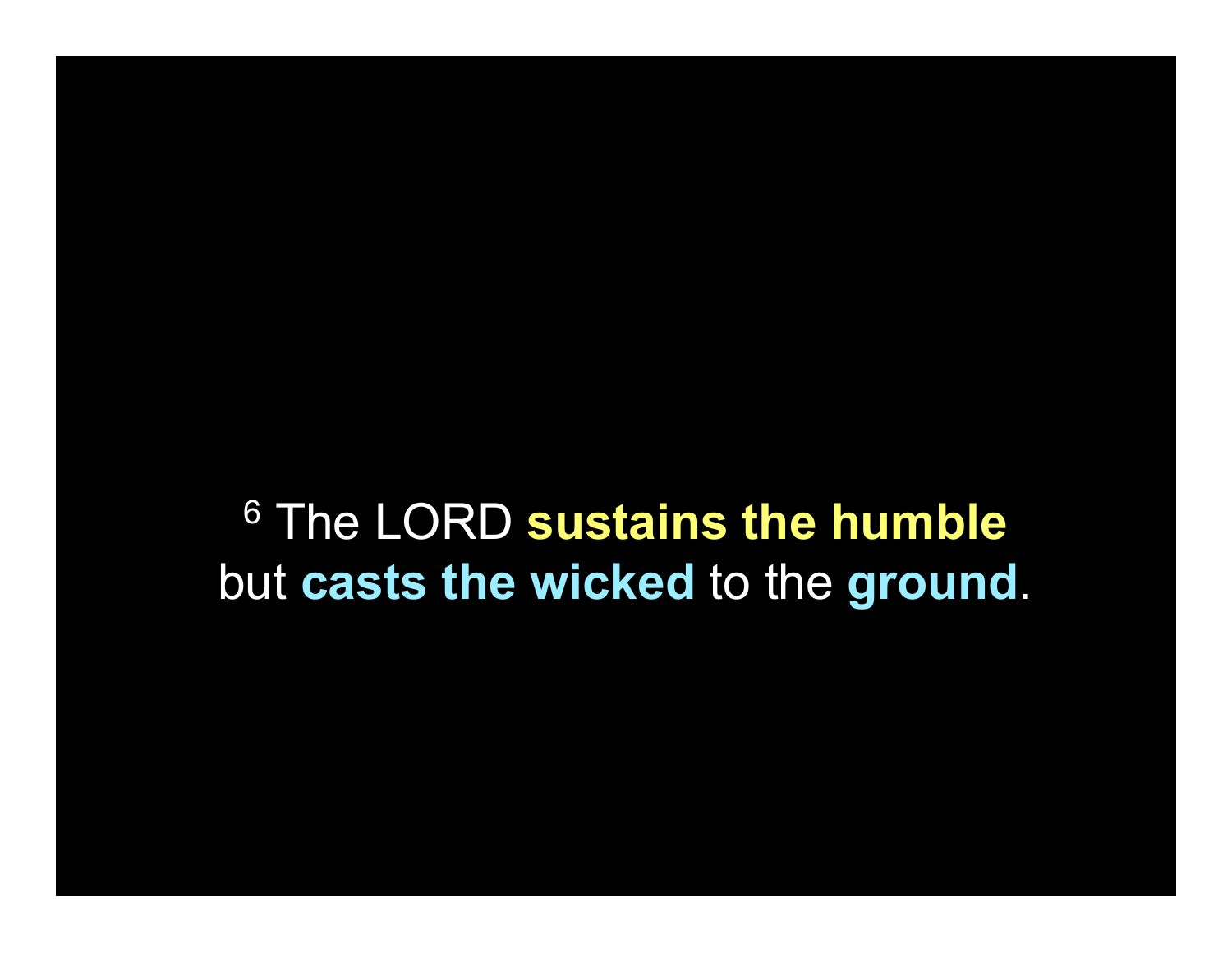# <sup>17</sup> He is before ALL things, and IN Him ALL Things HOLD together.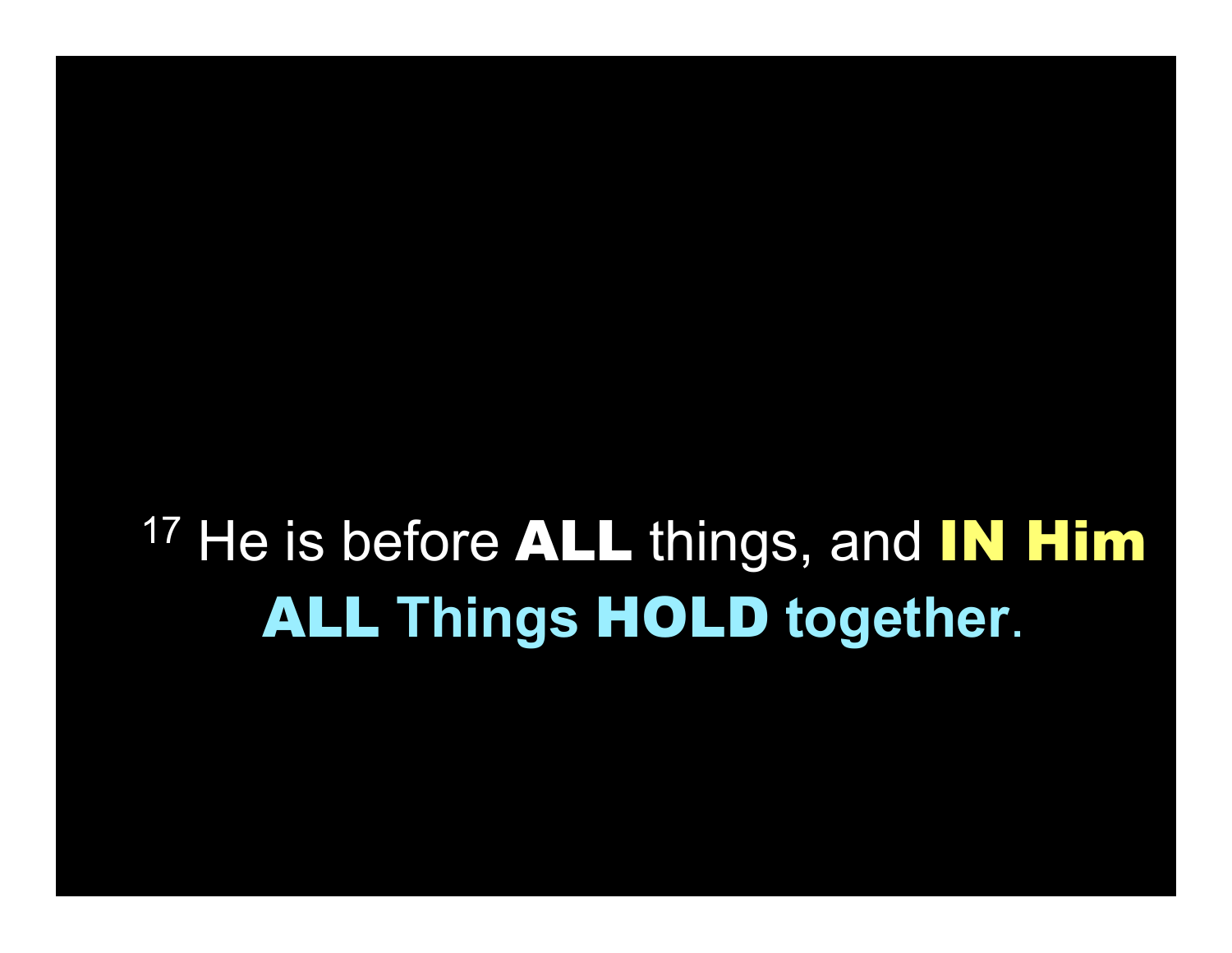Hebrews 1:3 (NLT) The Son radiates God's own glory and expresses the very character of God, and He sustains everything BY the mighty POWER of His command...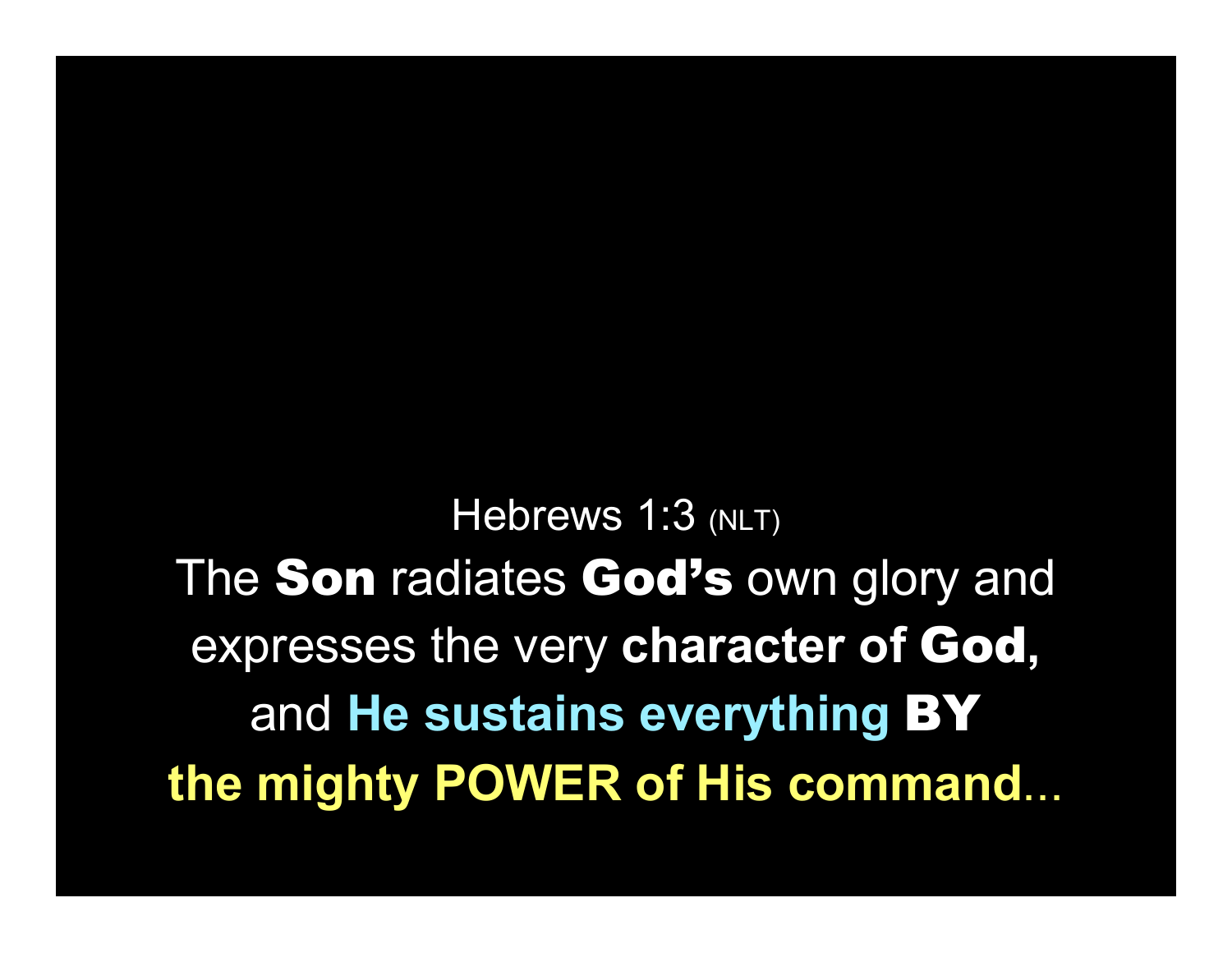Hebrews 1:3 (NLT) ...When he had cleansed us from our sins, He sat DOWN in the place of honor at the right hand of the Majestic God in heaven.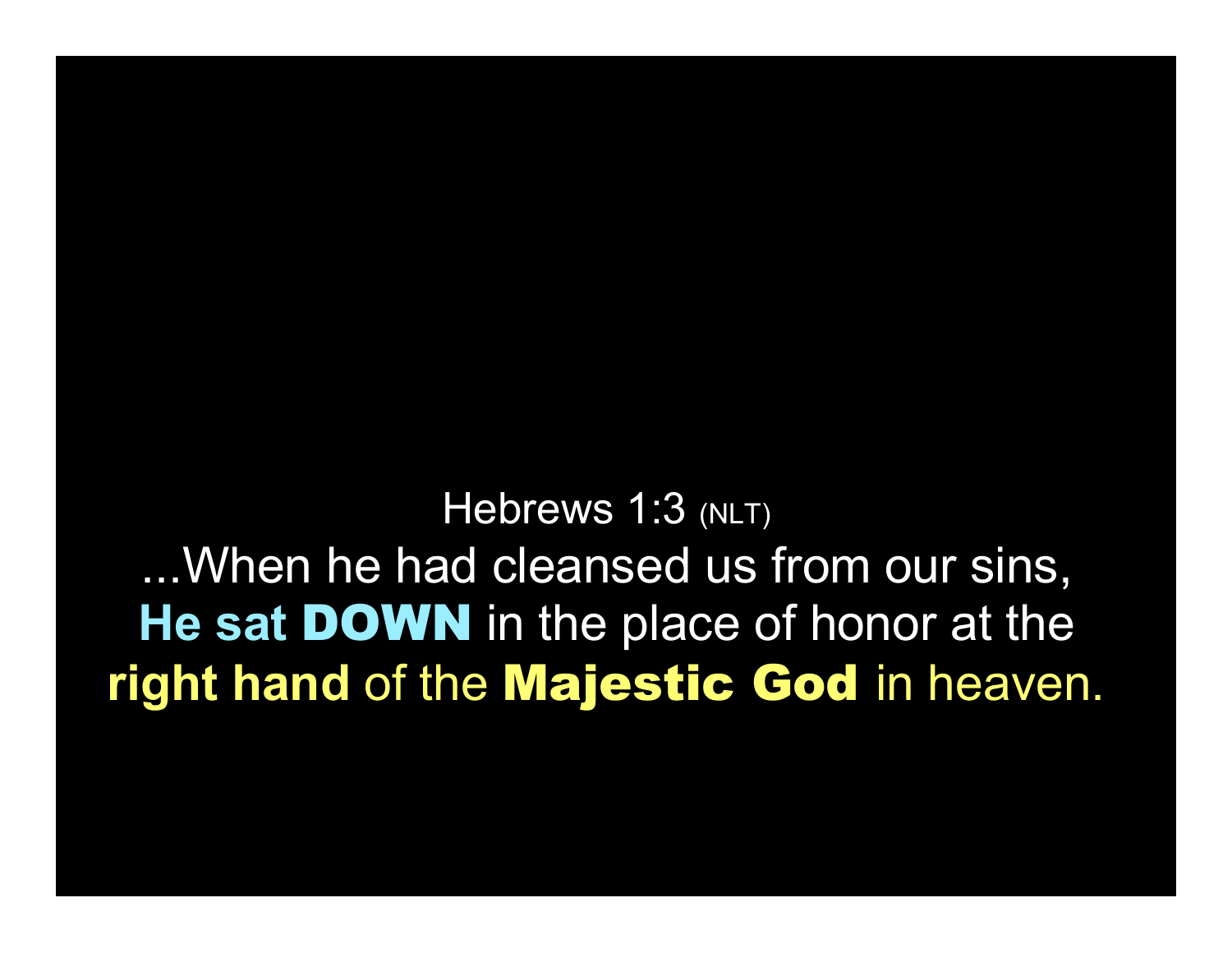## Is Christ Preeminent or Supreme in my Life?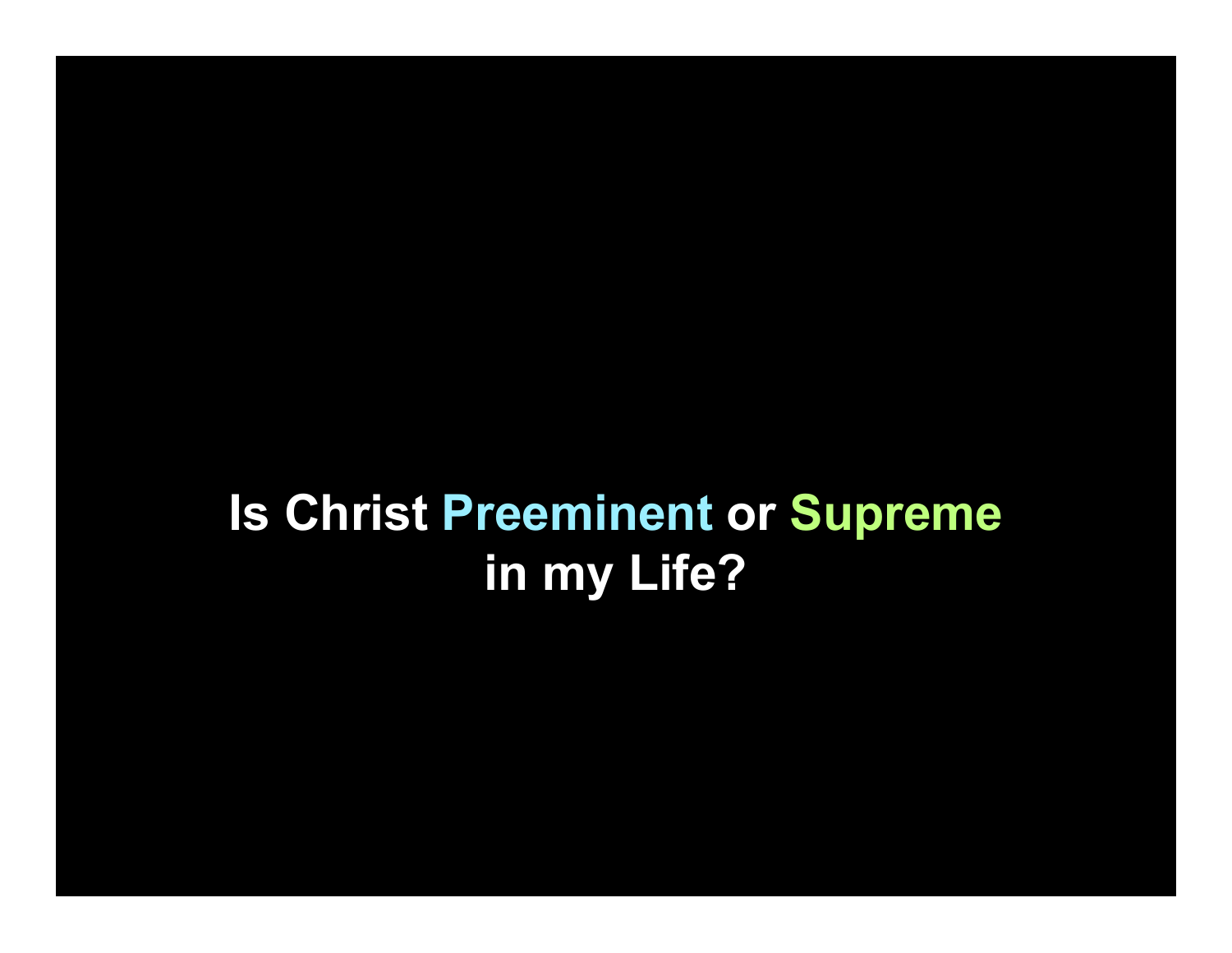To say that ALL this Divine Fullness DWELLS in Jesus is to say that He is FULLY God ESVN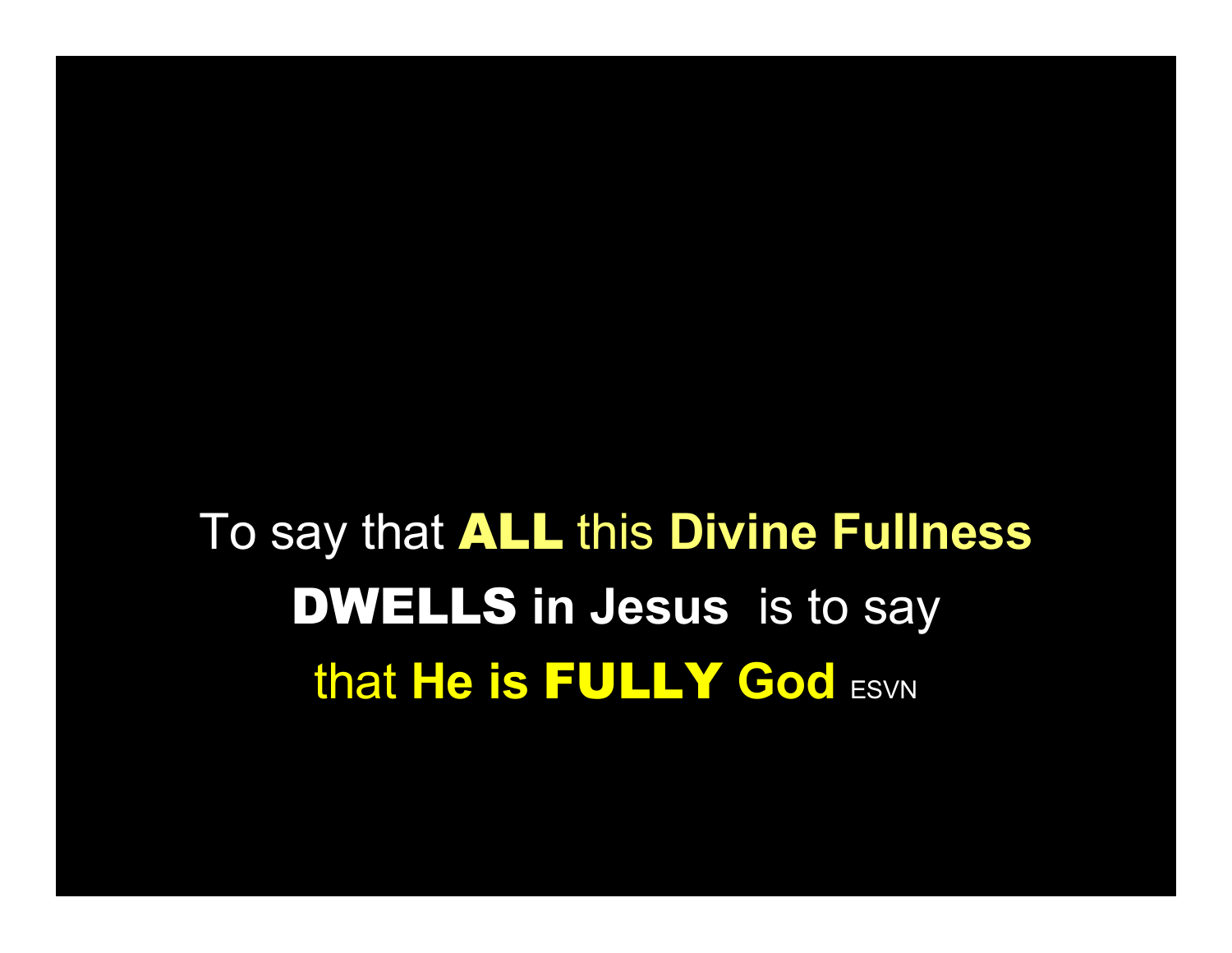<sup>20</sup> and through Him to RECONCILE to **Himself ALL things, whether things on earth** or things in heaven, by making peace **THROUGH His BLOOD, shed on the cross.**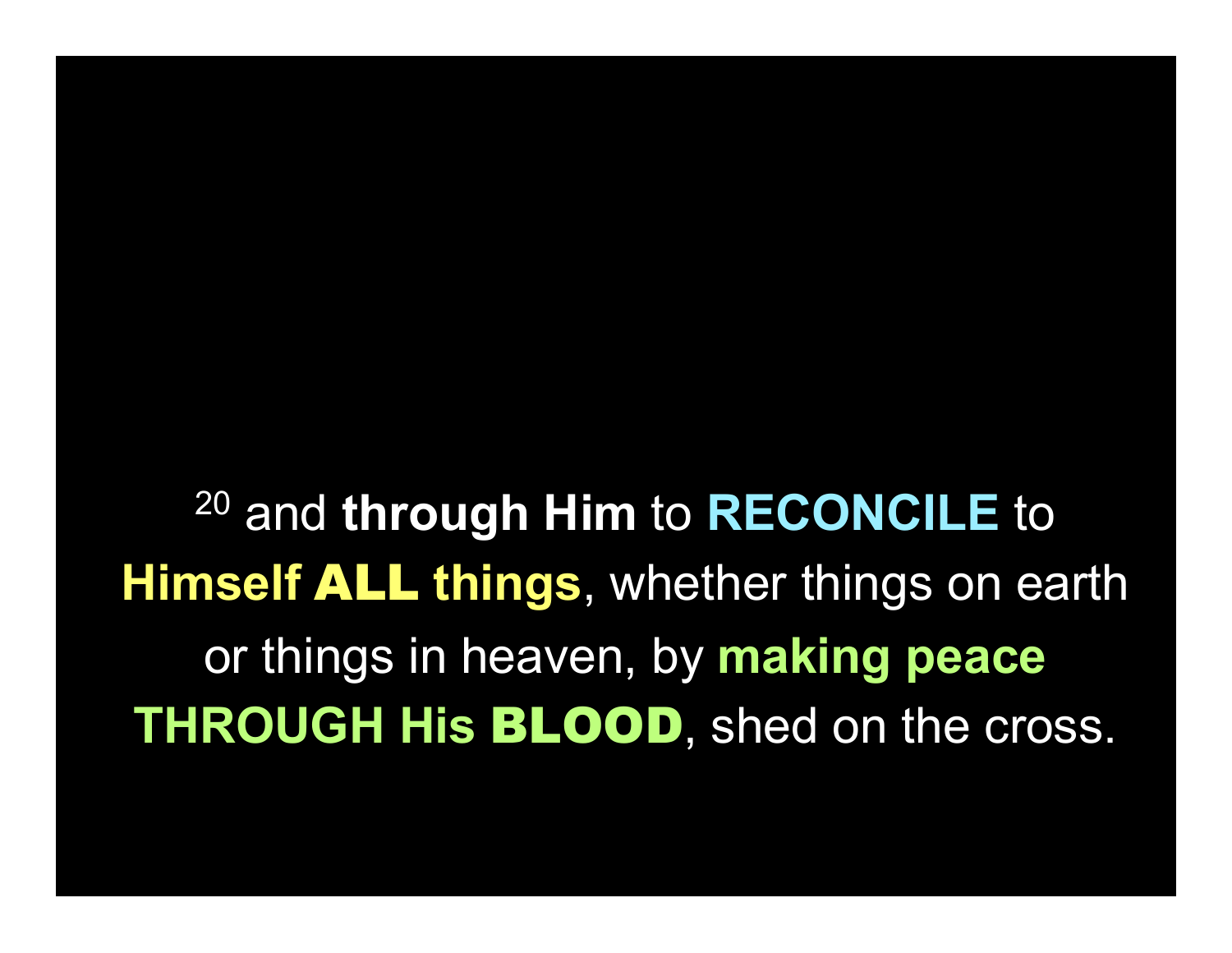2 Corinthians 5:20 (CSB) ...we are ambassadors for Christ, since God is making His appeal through us. We plead on Christ's behalf, "Be Reconciled to God."